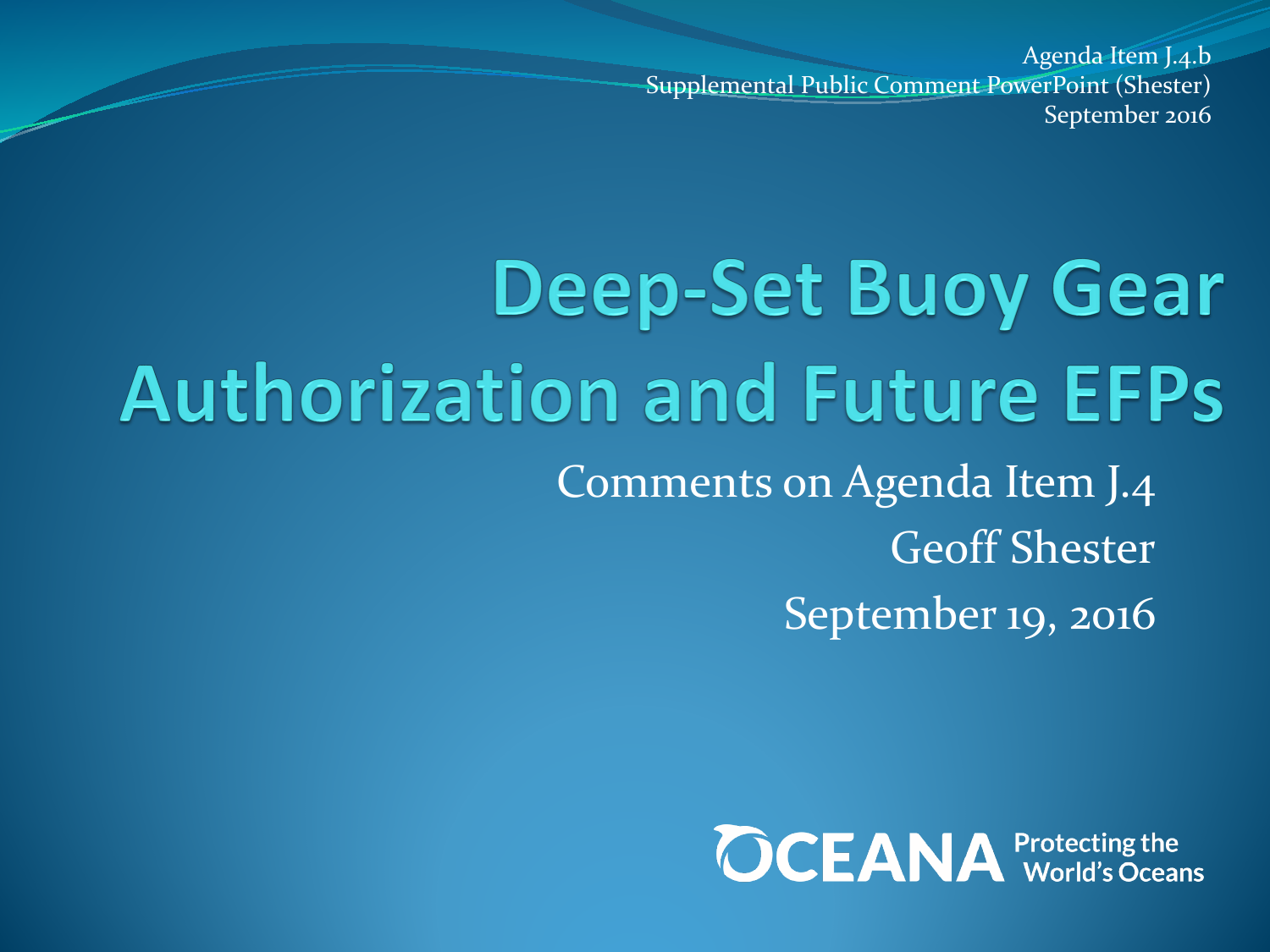# Night



#### **Drift gillnets**

- Surface fishing at night
- Among highest discard rates in US
- More cetacean bycatch than all other US West Coast and Alaska fisheries combined
- Only MMPA Category I fishery on US West Coast

### Da<sup>'</sup> **Deep-Set Buoy Gear**



HIGH FLYING FLAG

#### **Deep-set buoy gear**

- Deep fishing in day
- 97% marketable species
- Active tending  $\rightarrow$  Minimal bycatch mortality
- Profitable, higher value catch

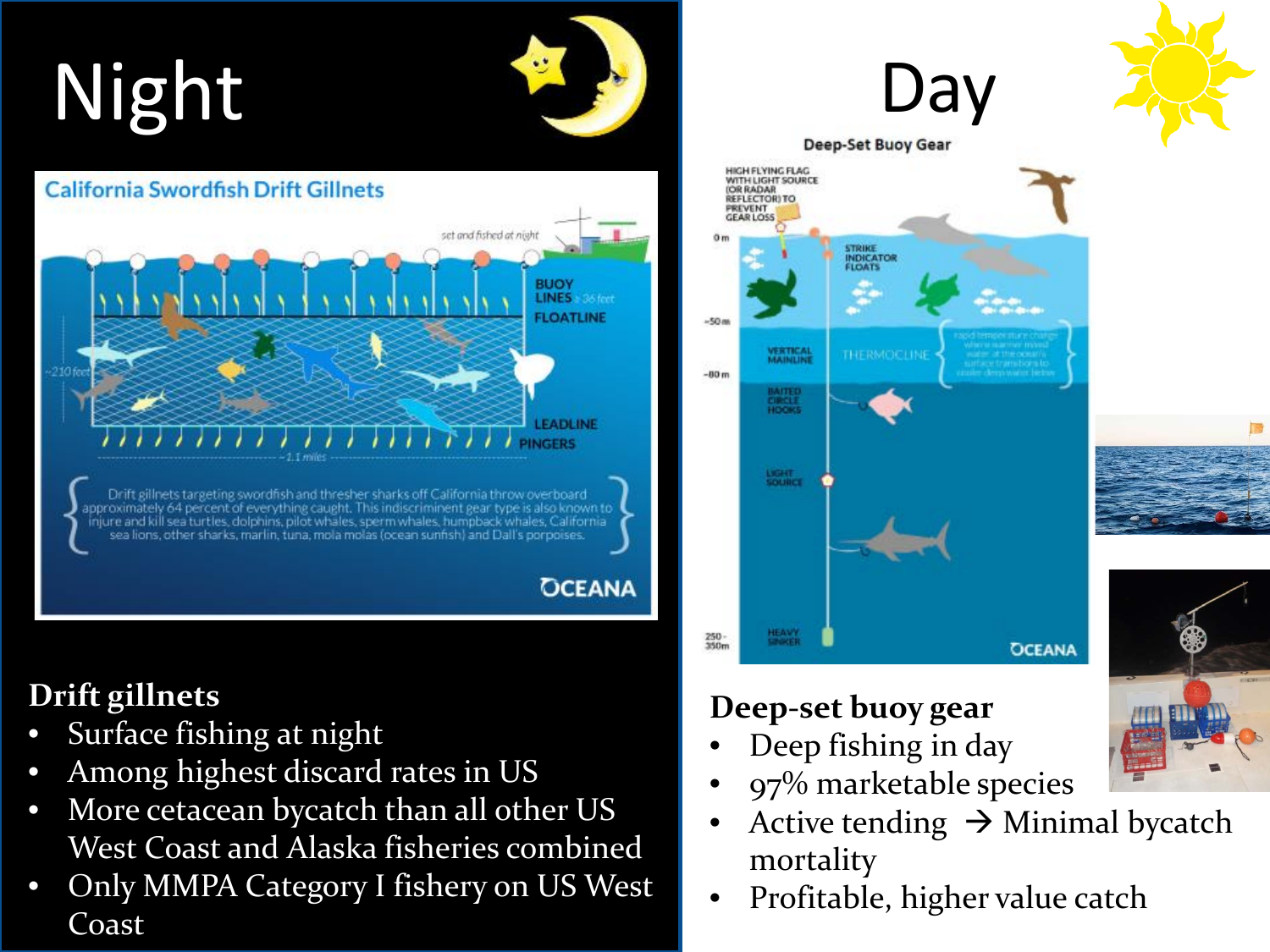## A Comprehensive Vision

- Implement DGN hard caps and monitoring (*PFMC Motion Sept 2015*)
- Permitting:
	- Limit effort by issuing federal DGN permits to active fishermen based on bycatch reduction goals (*SMMP*)
	- Authorize and permit DSBG as successfully tested (*PFMC Motions in Nov. 2015 and March 2016*)
	- Enable voluntary DGN permit trade-ins for DSBG permits (*SMMP*)
- New EFPs to explore Linked Buoy Gear and new areas
- Import standards/restrictions through MSA and MMPA

*All these can and should happen concurrently as a package*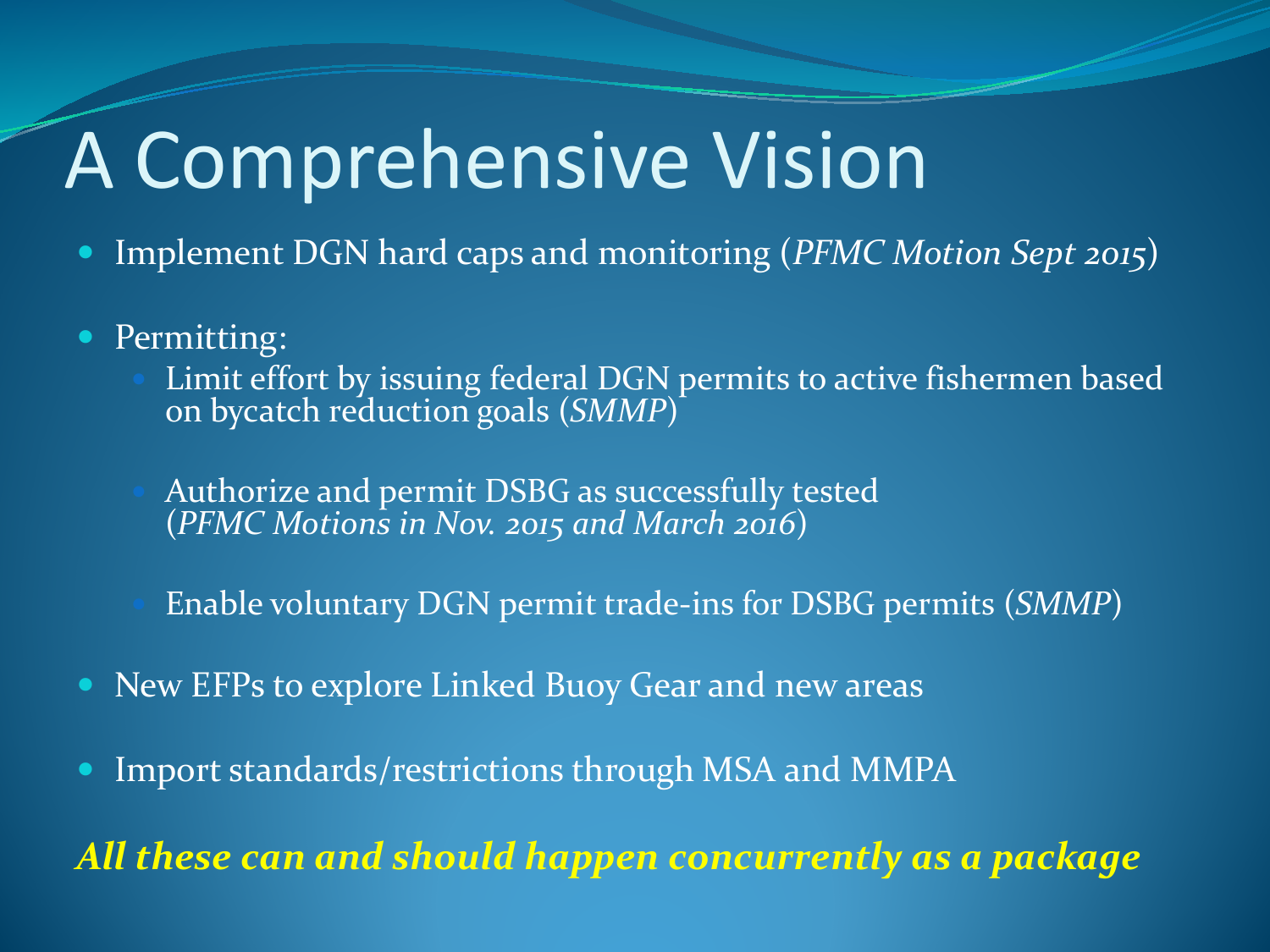### Authorizing and Permitting DSBG

- Use configuration and areas as fished in previous EFPs by PIER and others
- Develop range of alternatives for issuing a small initial set (10-20) of permits to:
	- EFP participants
	- DGN fishermen willing to trade-in DGN permit
- Allow/encourage voluntary federal DGN permit tradeins for DSBG permits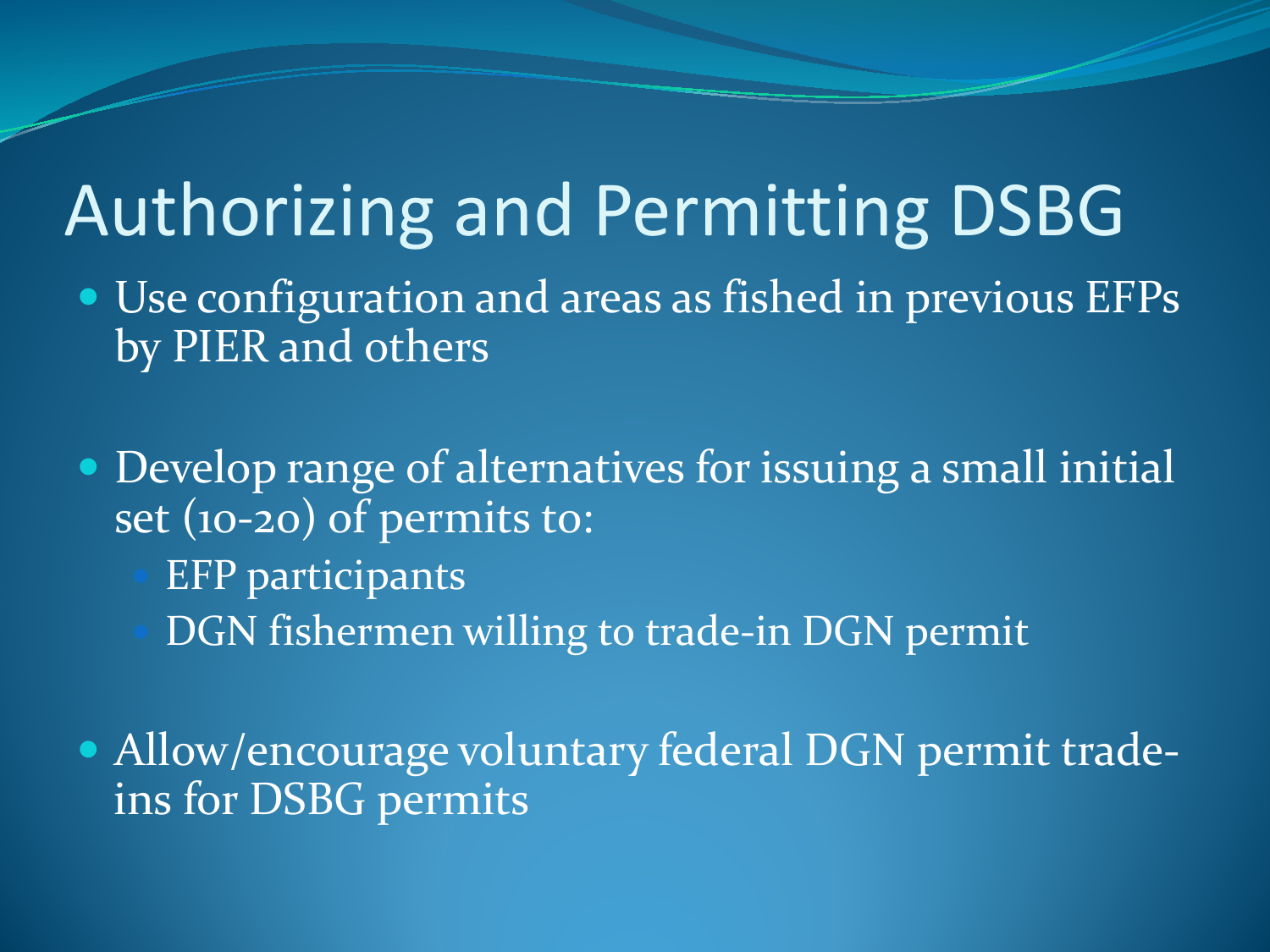## Why DSBG Authorization Should Not Be Delayed

- Risky to invest in new gear that isn't authorized (gear costs are non- trivial)
- EFPs are time/resource intensive for fishermen and management teams
- EFP participants must pay for observer coverage Future funding from NMFS/NGOs uncertain
- Maintaining price premium:
	- Marketing requires steady effort with confidence in future supply
- No current incentive to switch gears
- Increase US West Coast swordfish production